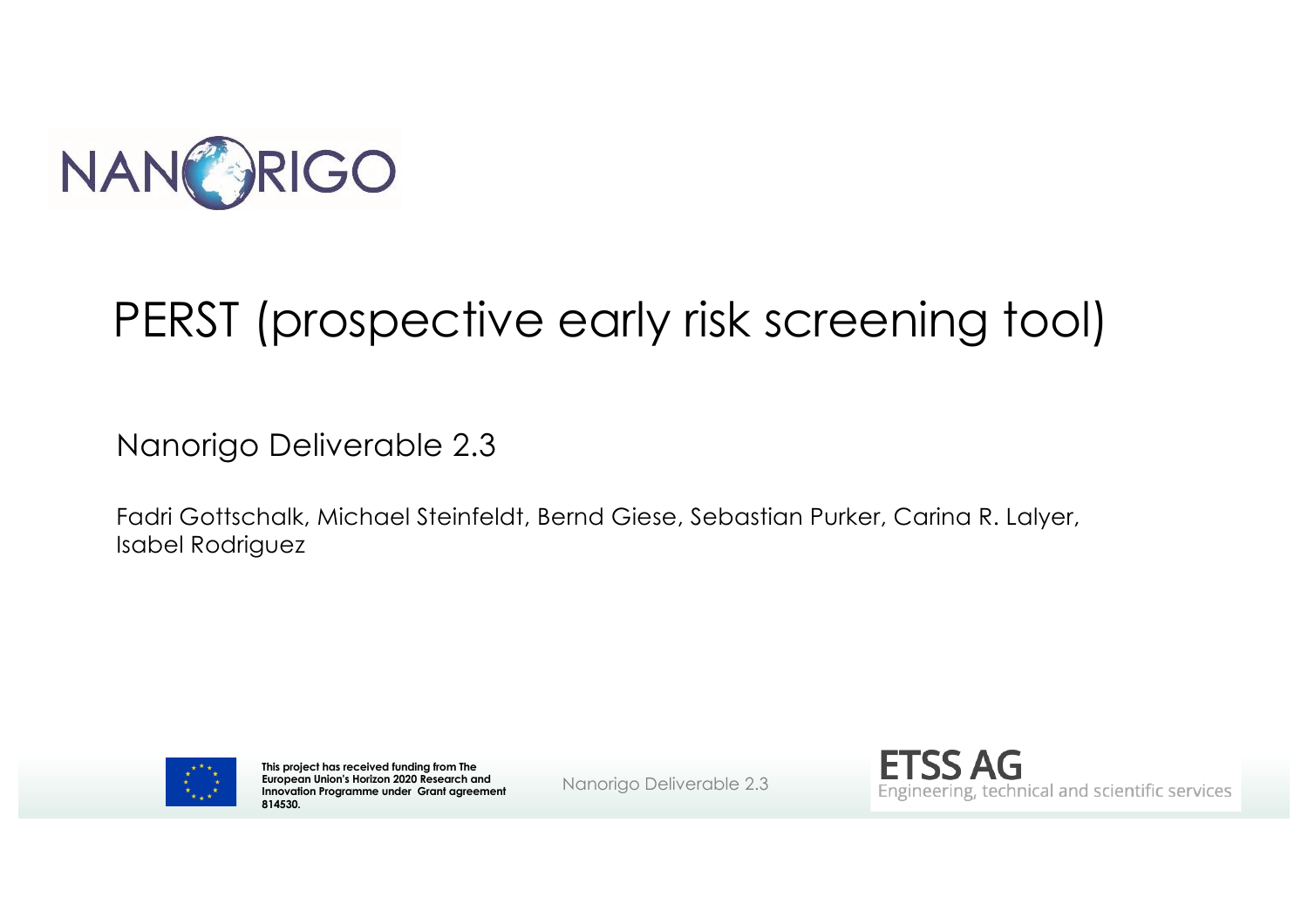

… answers three questions (in green, in red ... and in the contexts shown)



**Where is the target product ingredient during and at the end of its lifetime? Does it pose a risk to humans and the environment when they are exposed? Who is vulnerable and to what extent when exposed to the product ingredient?**



**This project has received funding from The European Union's Horizon 2020 Research and Innovation Programme under Grant agreement 814530.**

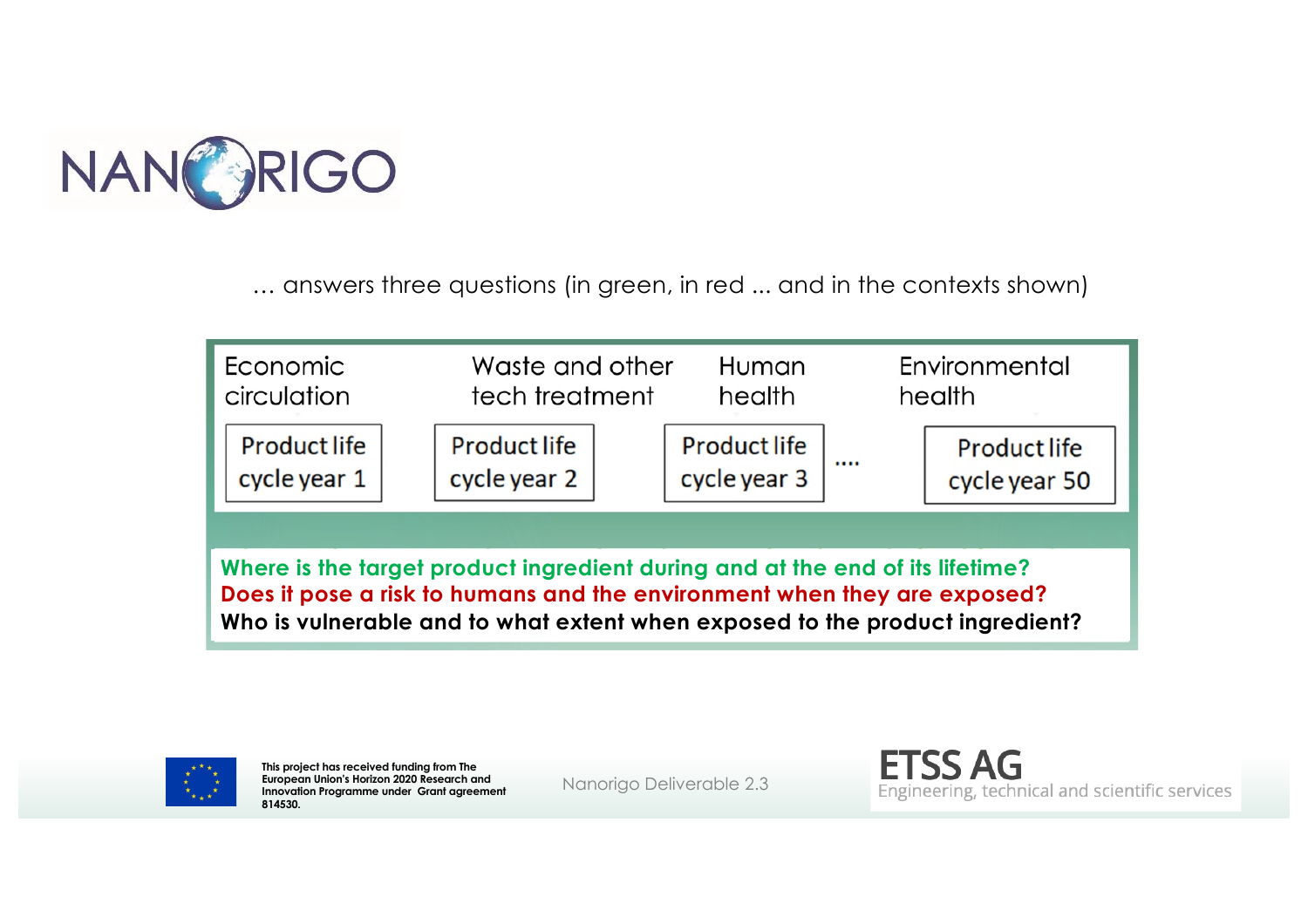

- … by stochastically-probabilistically predicting product ingredient's risks for humans and environment
- including, but not exclusively, emerging engineered nanomaterials
- in a life cycle monitoring when they stay/migrate through environmental (human) and technical (disposal) systems
- by comparing exposure concentrations of environmental media and human and other bodies (bioaccumulation) to their (eco)toxic sensitivity
- the same is done with vulnerability that is found when organisms and other creatures could be potentially (theoretically) negatively affected in the future when exposure concentrations would have reached toxic levels



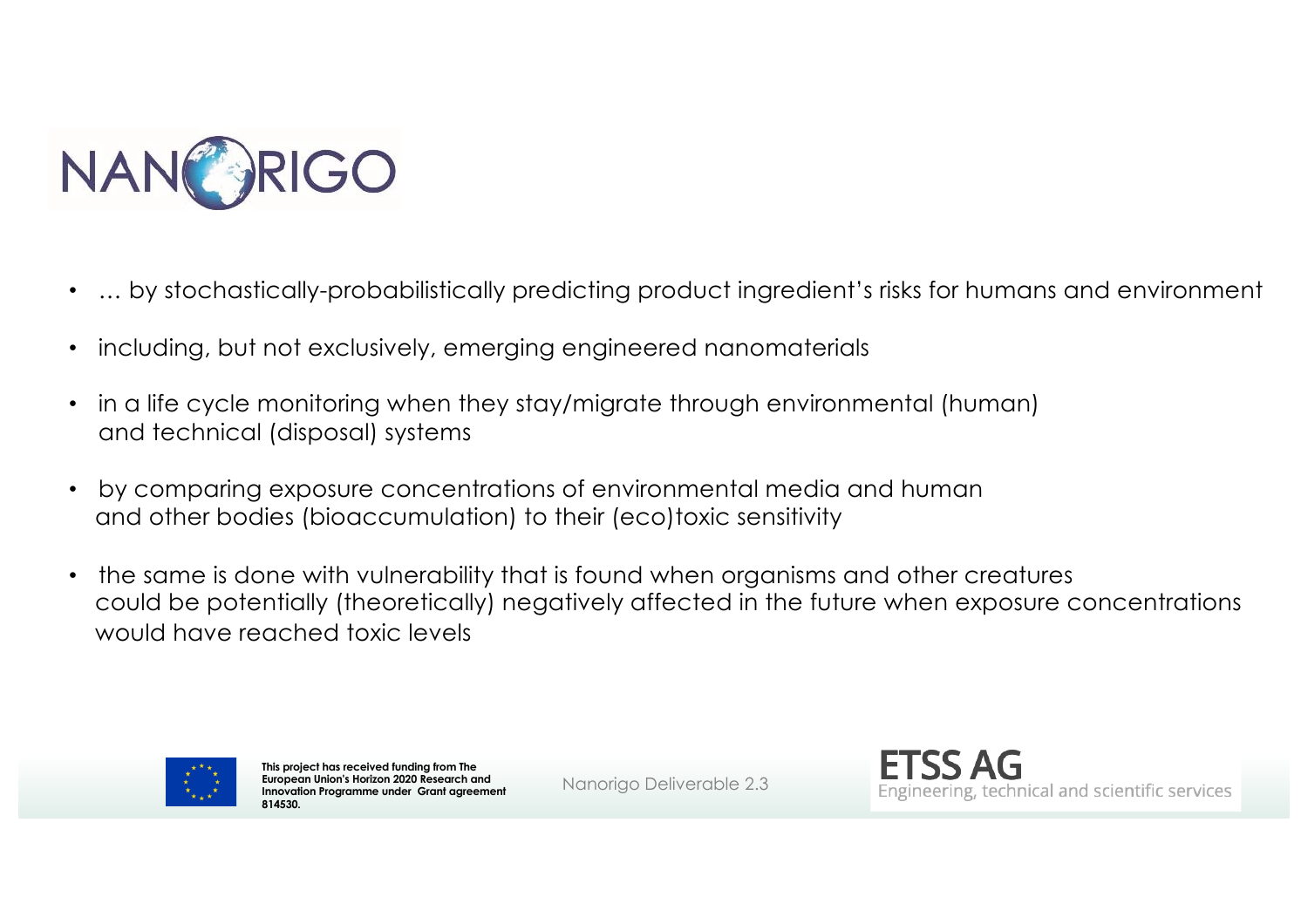

- considers *air, freshwaters, marine waters, groundwater, saline groundwater, freshwater sediments, marine water sediments, soil, soil treated with sewage treatment sludge, flora fresh water, flora marine water, fauna fresh water, fauna marine water, humans (children), and humans (adults)*
- provides long term predictions (100 years) and a large range of results for optimistic to worst cases
- may be conducted for different target geographic regions covering all EU member states, CH and UK
- could become the base for a risk prediction service easy to make use when a database in the background is constructed and linked to its services



**This project has received funding from The European Union's Horizon 2020 Research and Innovation Programme under Grant agreement 814530.**

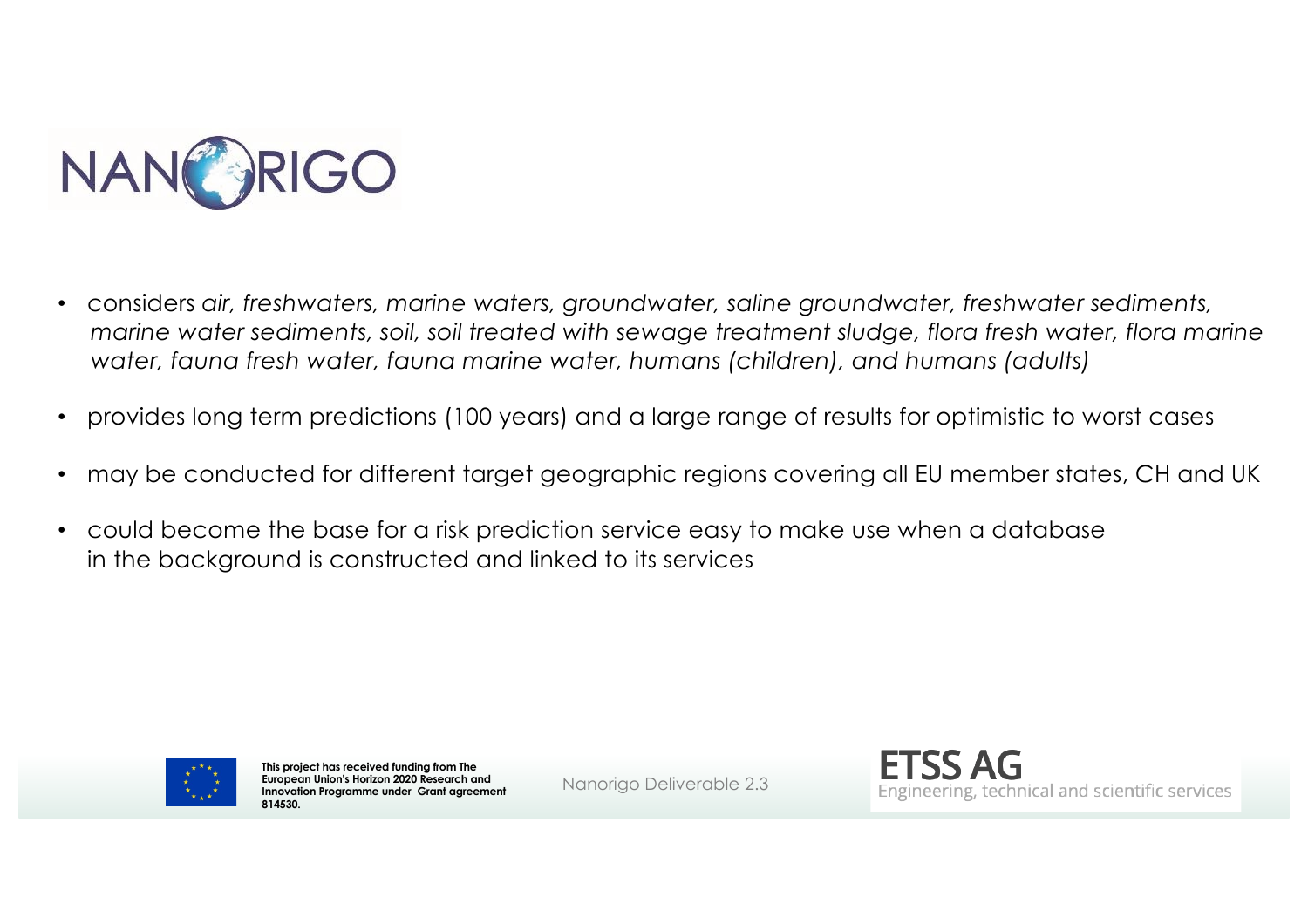

- comes from this without any use of predefined (theoretical and other) probability distributions
- but produces them himself even if data is highly sparse
- its output distinguishes
	- 3D graphics of various kinds of probability results
	- boxplots that reveal a summary of these output distributions
	- line charts visualizing a time series possibly in the future and
	- (a PERST risk etiquette for labelling the risk of an evaluated product (material))



**This project has received funding from The European Union's Horizon 2020 Research and Innovation Programme under Grant agreement 814530.**

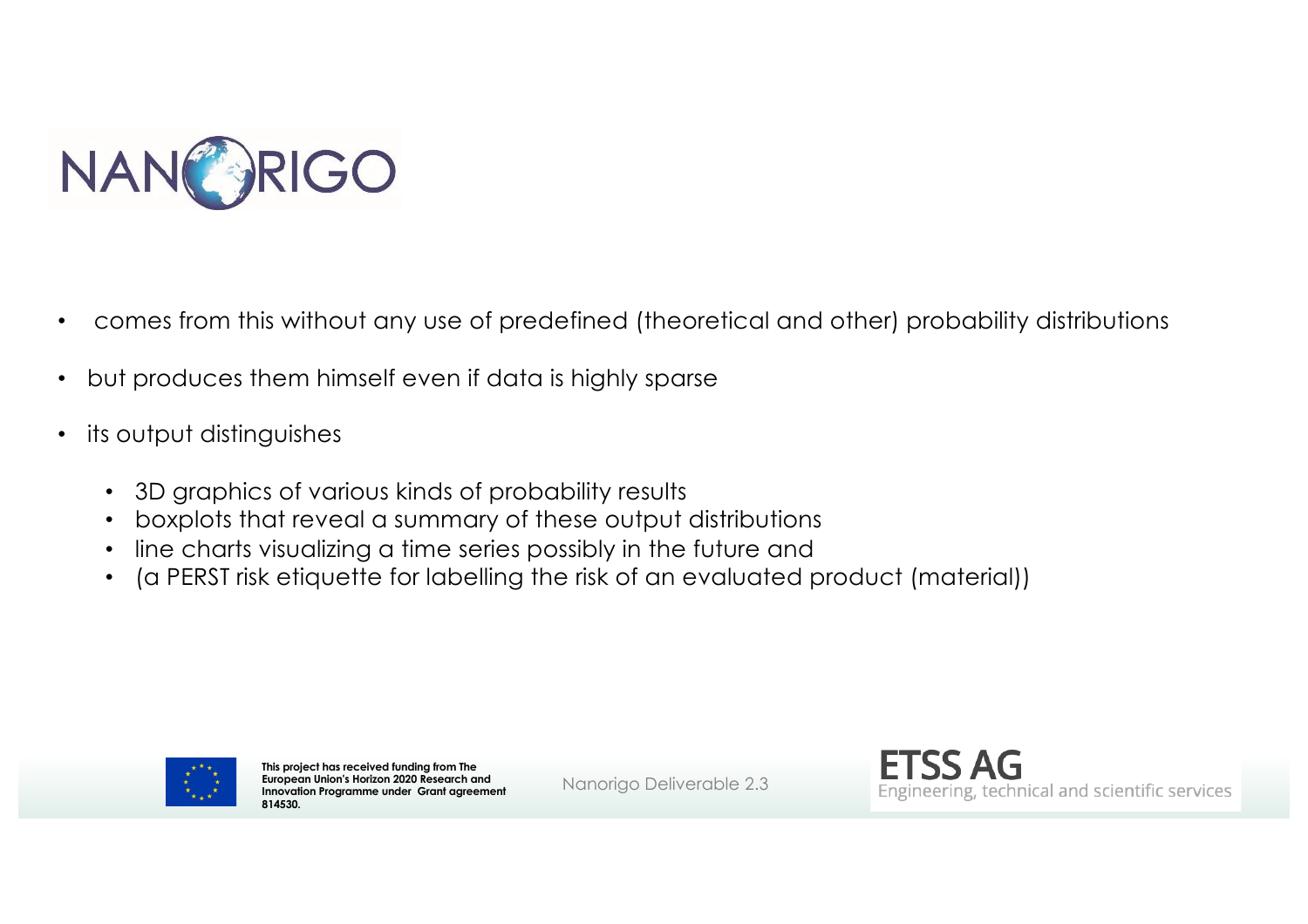

- its methodologies very freely originate ideally and partly in its objective from earlier risk prediction approaches shown below, however:
- it vastly differs from them having its own stochastic concept and development strongly focused on probabilities of target material's (product ingredient's) location and transformation over its life cycle and beyond, no longer mass flow focused
- newly, also suitable for long-rem predictions possible (100 years and more)
- again, in contrast to compared approaches, PERST performs without any use of predefined (theoretical and other) probability distributions but generates those distributions itself
- the tool is developed in R (R Development Core Team 2021) with its arithmetic operations embedded on their part and to different extents into multiple developed Monte Carlo, Bayes and combinations of these and other fundamental computing operations

Gottschalk, F., T. Sonderer, R. W. Scholz, and B. Nowack. 2009.Environmental Science and Technololgy 43:9216-9222. Gottschalk, F., E. Kost, and B. Nowack. 2013. Environmental Toxicology & Chemistry 32:1278-1287. Giese, B., F. Klaessig, B. Park, R. Kaegi, M. Steinfeldt, H. Wigger, A. von Gleich, and F. Gottschalk. 2018. Scientific Reports 8:1565. R Development Core Team. 2021. R version 4.1.2 (2021-11-01)



**This project has received funding from The European Union's Horizon 2020 Research and Innovation Programme under Grant agreement 814530.**

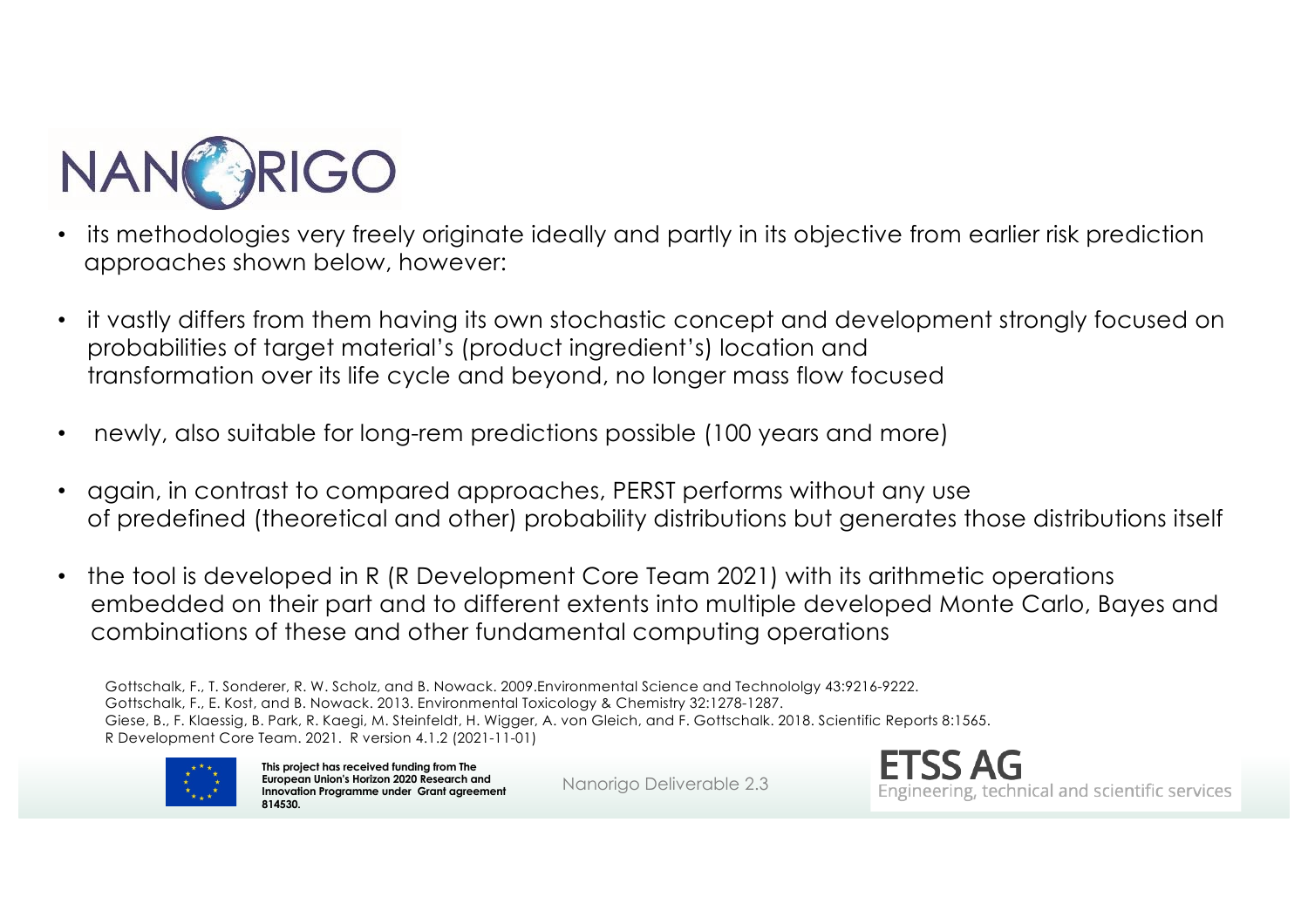



- Finally, a PERST output
- Test examples are visualized on the last slide

All symbols (graphic parts) of a potential risk etiquette are of course in this exercise taken from widely known similar or identical labels, and only shown for test purposes, for check out possible symbols (graphic layouts) and are only of an exemplary nature as in use in other contexts, PERST currently does not produce any labels and does not claim any rights on them of course, PERST only produces the scores to be taken!



**This project has received funding from The European Union's Horizon 2020 Research and Innovation Programme under Grant agreement 814530.**

Nanorigo Deliverable 2.3

**ETSS AG** Engineering, technical and scientific services